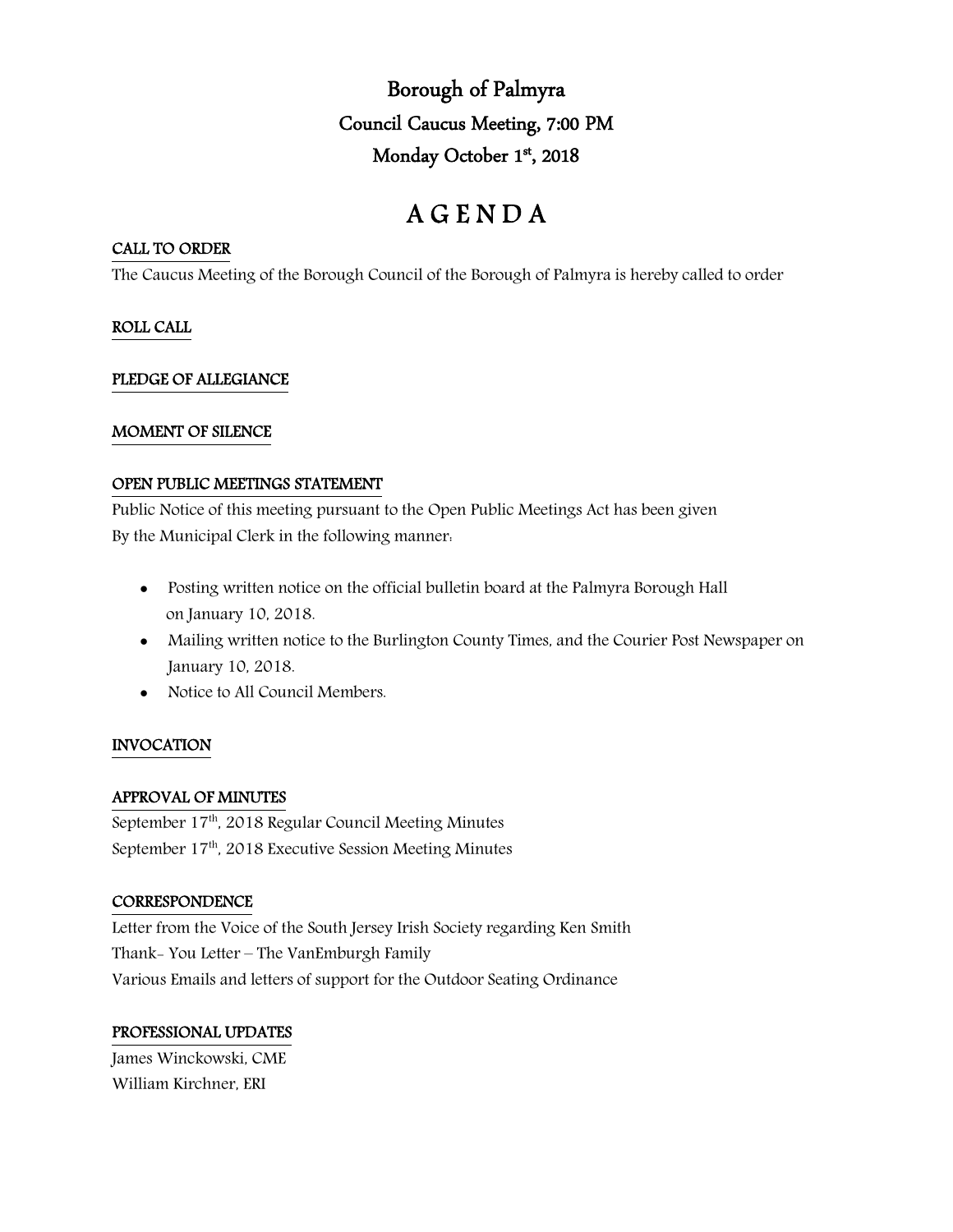## PUBLIC PORTION

This public portion is for discussion on professional updates, resolutions and ordinances listed on the agenda. Please sign in and state your name and address for the record. Council will give all comments appropriate consideration. Each citizen will be allotted up to five (5) minutes to speak, in order to allow everyone an opportunity to ask questions and express their opinions or concerns. Please direct all comments to the Mayor. Each citizen may only speak once during each public portion.

## ORDINANCES ON SECOND READING (Public Hearing)

Ordinance 2018-13, An Ordinance of the Borough of Palmyra, County of Burlington, State of New Jersey Allowing for Outdoor Cafes and Seating Areas for the Purpose of Outdoor Dining

Ordinance 2018-14, An Ordinance of the Borough of Palmyra, County Of Burlington, State Of New Jersey Allowing for the Placement of Sidewalk Furniture in the Town Center and Neighborhood Commercial Zones

#### RESOLUTIONS Consent Agenda

Resolution 2018-231 to Resolution 2018-237 will be enacted as a single motion, if any resolution needs additional discussion it will be removed from the consent agenda and voted on separately.

Resolution 2018-231, Resolution Appointing John Pettite as Tree Officer for the Borough of Palmyra Resolution 2018-232, Resolution Awarding a contract to Environmental Resolutions, Inc. (ERI) for the Engineering Services for the On Call Contracting Services Project per their Proposal dated September 10<sup>th</sup>, 2018 in the amount of \$4,500.00

Resolution 2018-233, Resolution Awarding a contract to Environmental Resolutions, Inc. (ERI) for the Engineering Services for the HVAC System Preventative Maintenance Contracts-2019 per their Proposal dated September  $10^{th}$ , 2018 in the Amount of \$4,500.00

Resolution 2018-234, Resolution Extending the Existing 2017-2018 Transportation and Disposal of Municipal Waste Water Sludge Contract of Franc Environmental of New Jersey, Inc. for one (1) year at the price of \$0.0835 per gallon.

Resolution 2018-235, Resolution For Approval to Submit a Grant Application and Execute a Grant Contract with the New Jersey Department of Transportation for the Temple Boulevard Reconstruction Project- Phase II

Resolution 2018-236, Resolution Authorizing Award to Iron Studio for Fabrication of Custom Steel Archway and Two (2) Bike Racks for the Grove Park Improvement Project in the amount of \$39,900.00 which includes Pre-Payment of a 50% deposit in Order to Initiate Construction.

Resolution 2018-237, Resolution Appointing Doretha Jackson as Alternate Deputy Registrar for the Borough of Palmyra

#### COMMUNITY SPOTLIGHT

Town Wide Yard Sale October 6<sup>th</sup>, 2018 rain date October 7<sup>th</sup>, 2018 Evergreen Baptist Church – Women's Health Fair October  $13<sup>th</sup>$ , 2018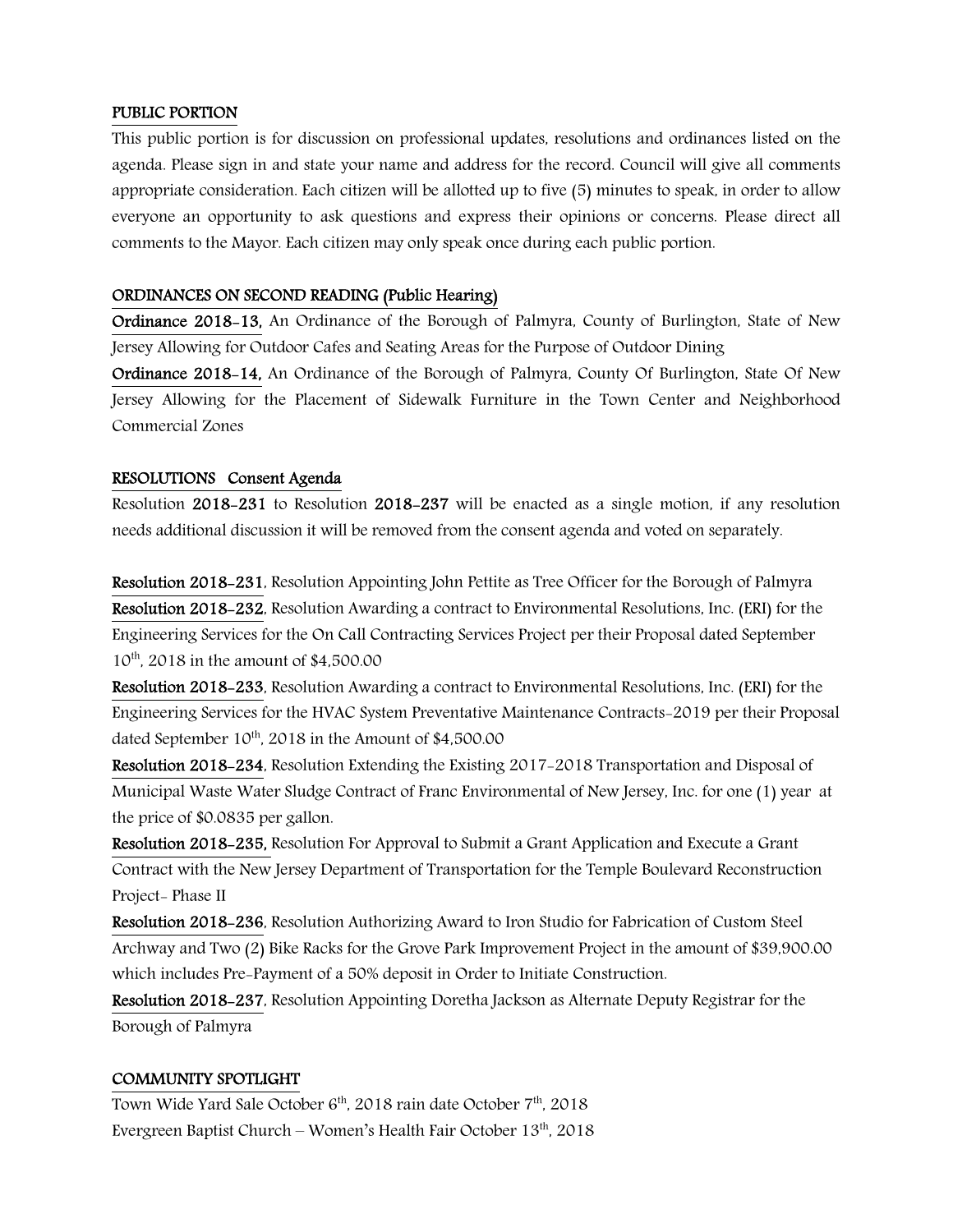# DISCUSSION ITEMS

## NEW Business

• Public Events

Town-wide Yard Sale

- Military Service Medals and Veterans Ceremony
- Holiday Tree Lighting and Santa Claus
- Adopt a City Program for a NC/SC flood ravaged community
- Student Representative to Borough Council
- LUB Appointments
- LUB Resolutions determining Ordinances 2018–13 & 14 are inconsistent with the Master Plan
- Cannabis/Marijuana Legalization and Local Option Tax
- Gov't Finance Officers Assoc. Conference Atlantic City, September  $26^{th}$ ,  $27^{th}$  &  $28^{th}$ ,  $2018$ (Golden Nugget Hotel for two nights at \$89/night)
- Personnel Policies and Procedures Manual
- Subordination of Mortgage request Palmyra Housing Rehabilitation Program
- Request for Dedication of a Tree in Honor of James May
- Hiring of P/T Administrative Assistant
- Request to allow alcohol be served on Sunday October  $28<sup>th</sup>$ , 2018 beginning at 9:30 AM

# Old Business

- 2018 Road Improvement Project- update
- Grove Park/Band Shell Improvement Project- update
- Grove Park paver block engraving/donation program
- 400 Arch St. Public Hearing Report of Findings
- Vacant/Abandoned Property Ordinance and foreclosures -update
- LUB Community Planning Study Survey results
- Fire trucks update, Firehouse structural inspection, Firehouse parking lot paving and alternative auction site
- 93rd Annual New Jersey Shade Tree Federation Conference
- Amendments to Legion Field usage Ordinance and meeting with Youth Athletic Organizations
- 2018 Palmyra Boards & Council Diversity Survey per Green Team request

# ADMINISTRATOR'S REPORT

- 2018 Stormwater Permit Compliance Training reminder
- Anti-harassment training, CEPA and Civil Rights Policy
- PSE&G tree trimming on Broad St.
- Grants: BCBC Request for Assistance for NJDOT Municipal Aid for Temple Blvd.

# COMMITTEE REPORTS